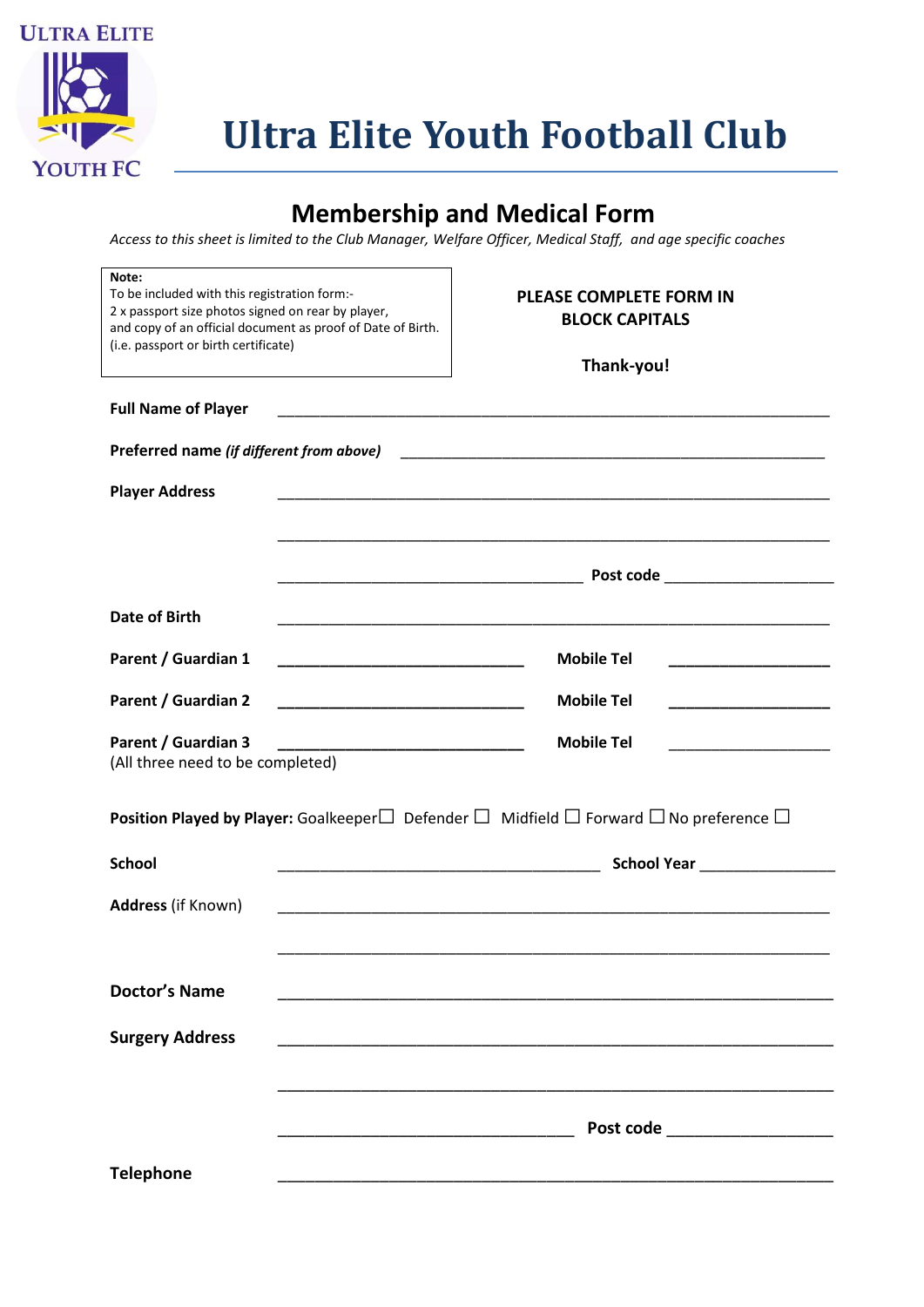## **Players Medical Details**

Do you suffer from any of the following? *If yes, please list all prescribed medication*

|                                                                        | <b>YES</b> | <b>NO</b> |                                                                            |
|------------------------------------------------------------------------|------------|-----------|----------------------------------------------------------------------------|
| Asthma                                                                 |            |           |                                                                            |
| Severe headaches or migraine                                           |            |           |                                                                            |
| Epilepsy                                                               |            |           |                                                                            |
| <b>Diabetes</b>                                                        |            |           |                                                                            |
| Nosebleed                                                              |            |           |                                                                            |
| Allergies to any known drugs                                           |            |           |                                                                            |
| Family history of heart problems                                       |            |           |                                                                            |
| Any other illness or ailment not named<br>above                        |            |           |                                                                            |
| (if yes please give details)                                           |            |           |                                                                            |
| Are you currently receiving treatment?<br>(if yes please give details) |            |           |                                                                            |
| Have you ever suffered concussion?                                     |            |           |                                                                            |
| Have you had a Tetanus vaccination in<br>the last 10 years?            |            |           | Date if Known:                                                             |
| Do you wear contact Lenses                                             |            |           |                                                                            |
| Are you known to Social Services                                       |            |           | (This is a question asked if your child has to attend A&E<br>with a Coach) |

Do you have any current injury concerns?  $\Box$  YES  $\Box$  NO *If yes, please give details*

*Past Injury History*

*Previous Significant Illnesses*

*Operations*

*Relevant Family History*